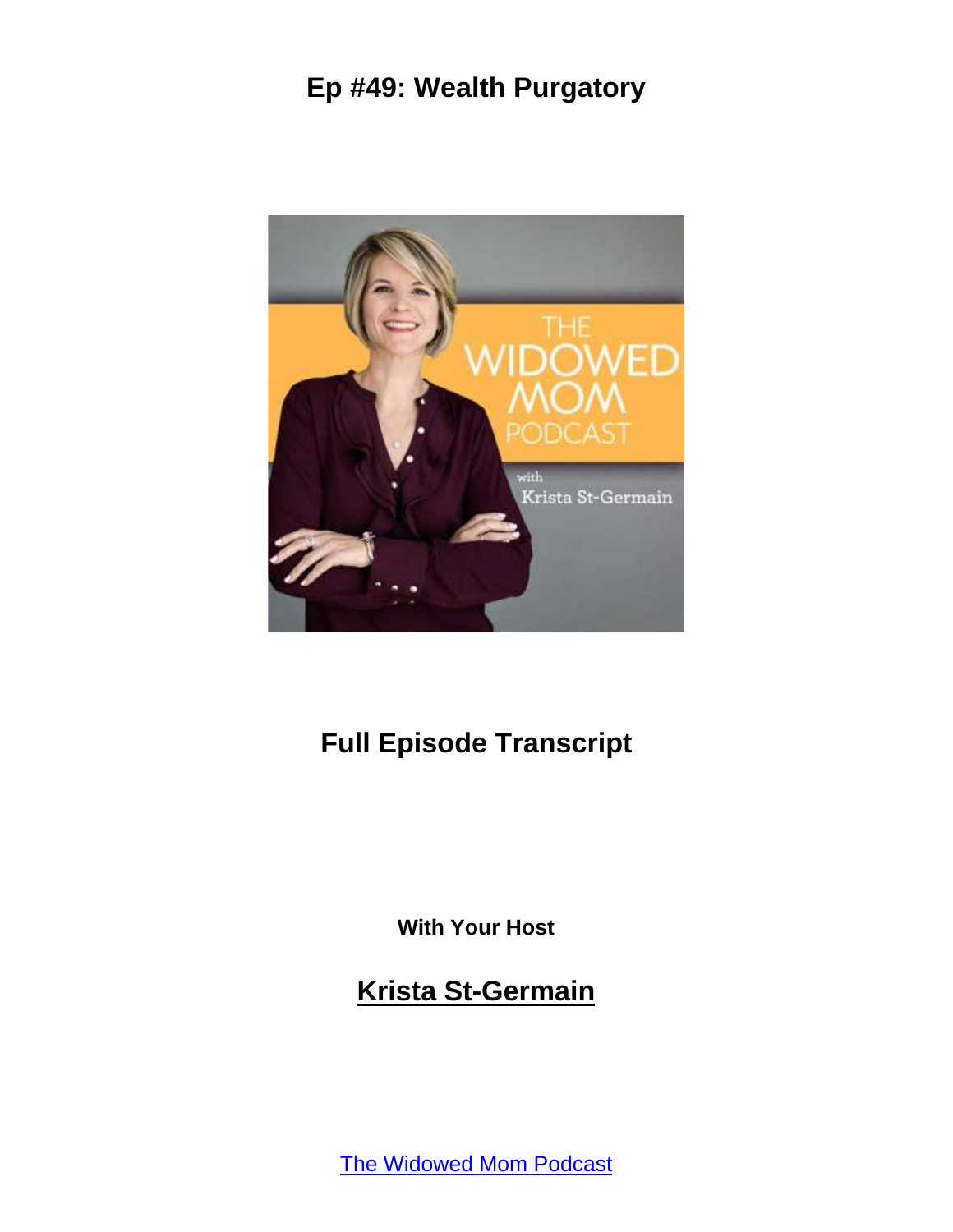Welcome to *The Widowed Mom Podcast*, episode 49, Wealth Purgatory.

Welcome to *The Widowed Mom Podcast,* the only podcast that offers a proven process to help you work through your grief to grow, evolve, and create a future you can actually look forward to. Here's your host, certified life coach, grief expert, widow, and mom, Krista St-Germain.

Hey there. Welcome to another episode of the podcast. We're going to talk about wealth purgatory today. Sounds fun, doesn't it? Wealth purgatory is a term I created because I used to live there. And a lot of my clients have lived there. Many of you might still be living there. So, we're going to talk about it. I'm going to tell you what it is, why you're there, if you're there, and we're going to talk about how to get out of it.

First though, a little update. So, if you've been listening to the podcast for a while you probably know that, back when I started coaching widows, all of my coaching was one on one. And late last year, I transitioned – I still do a little bit of one on one coaching here and there. But primarily, I transitioned into a group program for widowed moms called Mom Goes On.

And so, we started in November. I had nine women in that inaugural class. It's a six-month program. And so, those women should be graduating this month. And of course, they are graduating. But what was so exciting that just absolutely made my month and has given me even more evidence that I am doing what I was put on this planet to do is that, as we were nearing the end of our six months, some of the women in that group started asking me what the options were.

And they told me they wanted to continue, they wanted to keep going and, "Does it have to be over?" and really enjoying the program. So, I created a Mom Goes On Master's program. And I figured a few of them would be interested in the program. And for those few, we would keep going and keep learning and keep growing together and that would be amazing.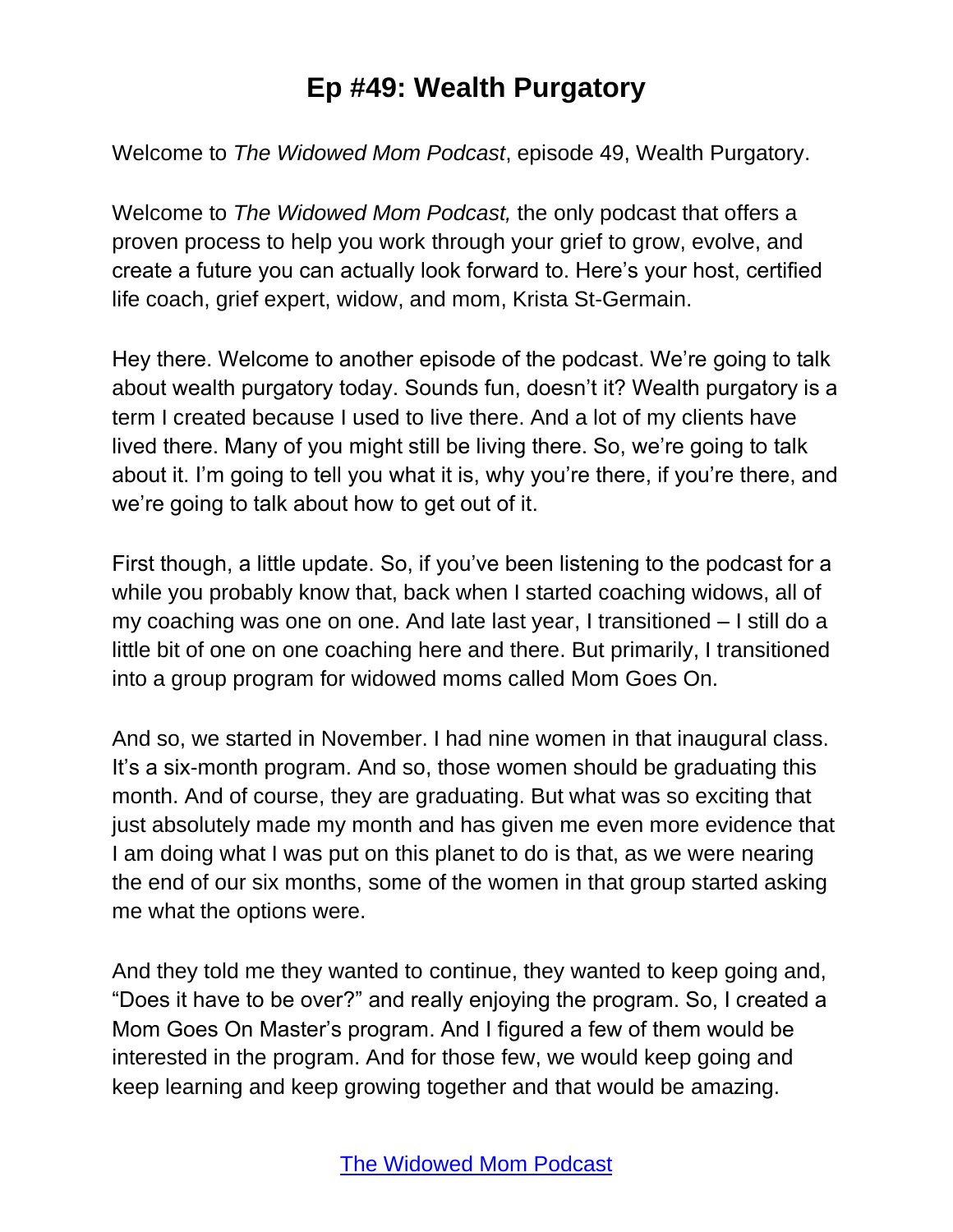And listen, here's what happened. So, I created this program. I made an offer that I felt was the best offer I could possibly come up with in terms of value. And I really challenged myself to figure out, how do I create something that just is absolutely irresistible, that would really take them to the next level and give them exactly what they want and are asking me for?

So, I created this offer, created the program, and gosh darn it, if not every single woman in that inaugural group decided to join it. So, I am so excited because all nine of them – and they know who they are because they're probably listening – are going to be with me again for a whole 'nother next level up-level option B amazingness in their lives. And I'm super-excited for that.

It's also just further validation that group coaching for widowed moms is transformational. It is amazing, there is nothing like it, I promise you. You think you're alone, you think it's just you, you think there's something wrong with you or that you're the special snowflake, and it is never true.

And so much of what we do in that group is just normalized because everybody sees their own patterns in the other people in the group. And everybody has the opportunity to clearly see how they can change, to take their lives where they want their lives to go, to actually get back to loving life instead of just surviving the meh new normal that everybody says that we should get used to.

So, anyway, super-excited to keep going with these nine women. Really excited to have the master's program to offer those who are hot on their tails and going to graduate in the next month, and just really loving life. So, that's what's going on for me.

Let's talk about wealth purgatory. I used to think that – before my husband died, I imagined that receiving insurance or some sort of investment money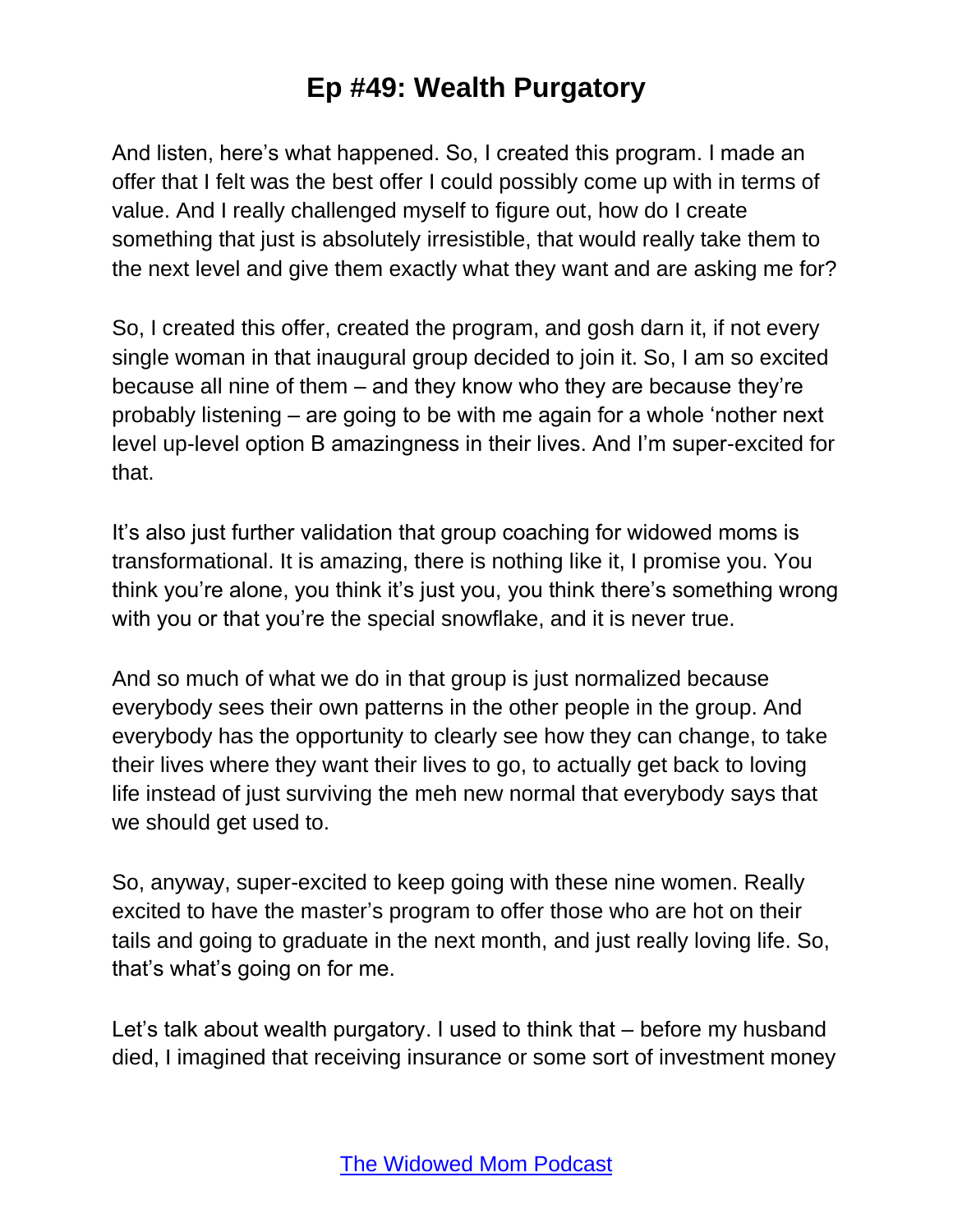after a spouse died would be an instant recipe for peace and security. Not so. Not so at all.

And now, what I have learned, both from personal experience and what I have coached many clients through, is that many of us find that even though we have more money than we've ever had, that our experience of it is miserable. It is filled with fear and worry and anxiety and judgment and anger and resentment. And it is truly this state of purgatory where we can't even enjoy what we have. And it's miserable.

Now, for those of you who didn't get insurance money or you now have less money than you had before, I hear you. And your thoughts about money are equally as important. And I'm going to cover those kinds of thoughts and that issue in a future episode. But I want you to keep listening to this one because the lessons are going to help you too.

Really, the root of the problem in both instances is the same. It is happening inside our brain. And we need to understand that if we ever want to change it.

So, first, what I want you to do is I want you to ask yourself how you're feeling emotionally about money from your husband's passing. So, whether it's insurance money, it's investment money, it doesn't matter. But what are the primary emotions that you're experiencing?

And they're either going to be in one of two families. They're going to be in the fear and scarcity family, or they're going to be in the love and abundance family. So, if you're really on the regular experiencing abundance and peacefulness and calm and you're feeling full or sufficient or generous or loving, accepting, that's amazing if that's you. You might not need this episode.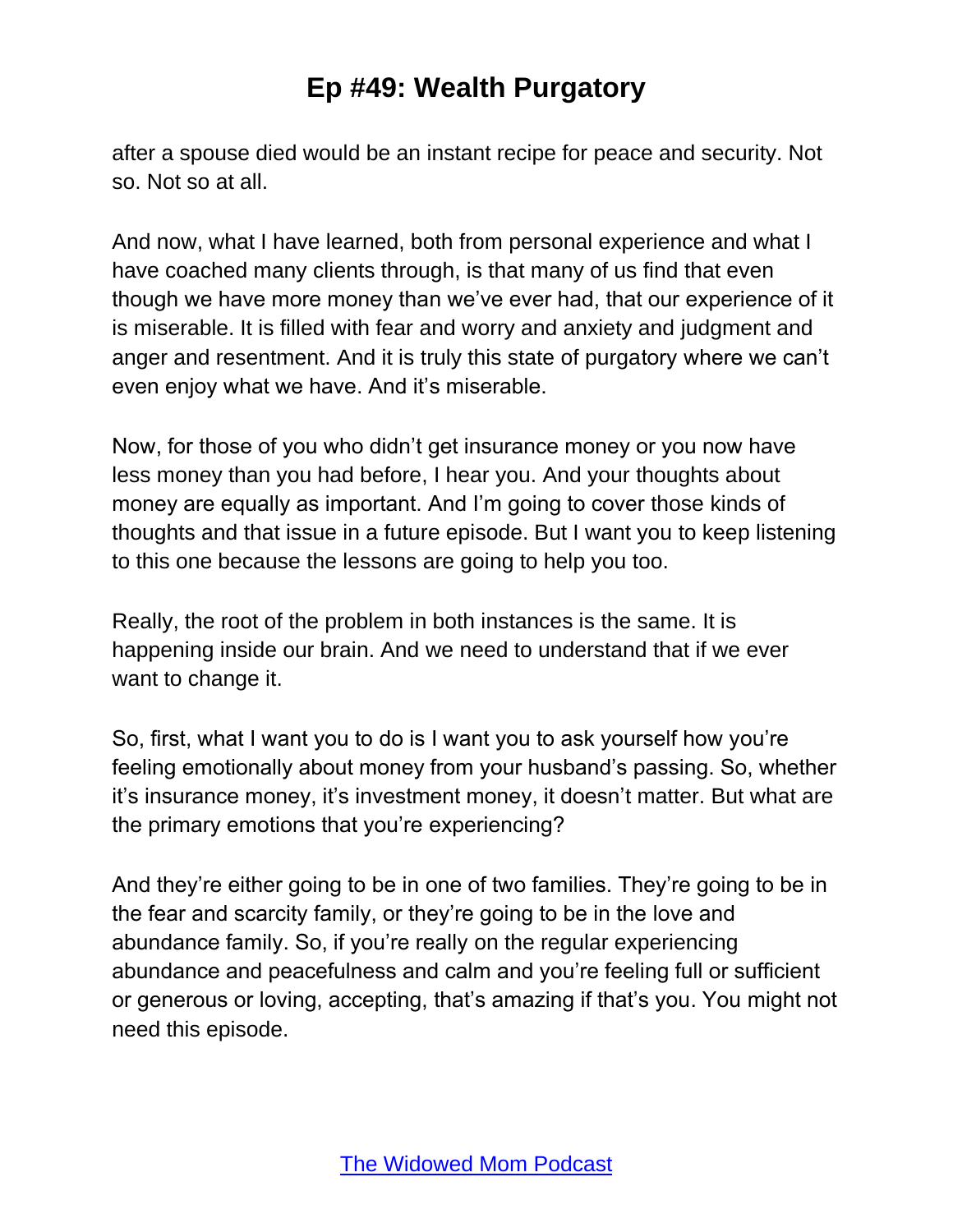But if, on the other hand, you are like I was and you are where many of my clients have been and your primary emotional experience of money is fear, judgment, worry, resentment, anger, resistance, anxiety. If it's in the fear and scarcity family, then that's what we want to talk about.

So, now we know where you are. And I know, if you're like me and most of my clients, you will be inclined to think that the reason you feel all of those fear and scarcity emotions is because of the money. You will think that because you're feeling that way now and you didn't feel that way before, that the reason you feel so awful is because, of course, not only that your husband died, but because of this money that you have.

But what I want to promise you is that the feelings that you're experiencing are not created by money. Money doesn't actually create anything for us, feeling-wise. Money just sits there. It doesn't cause any emotion.

If money caused emotion, we would all feel exactly the same emotion when we have it. And we don't. We clearly don't. One widow might be feeling grateful and abundant and blessed, and another is feeling scared and worried and resentful and angry.

And none of that is right or wrong. But it's important to understand, before we can ever change how we feel about money, why we feel the way we do about money. And the reason we feel the way we do about money is because of what we're thinking about it. It's because of the story we're telling ourselves about the math.

Math is just data. Money is just data. It's just numbers. There's money in your account, regardless of how it got there. It's not doing anything. It's not making you angry. It's not making you resentful. It's not worrying you. Your thoughts are creating those things for you. So, we have to understand what our money story is.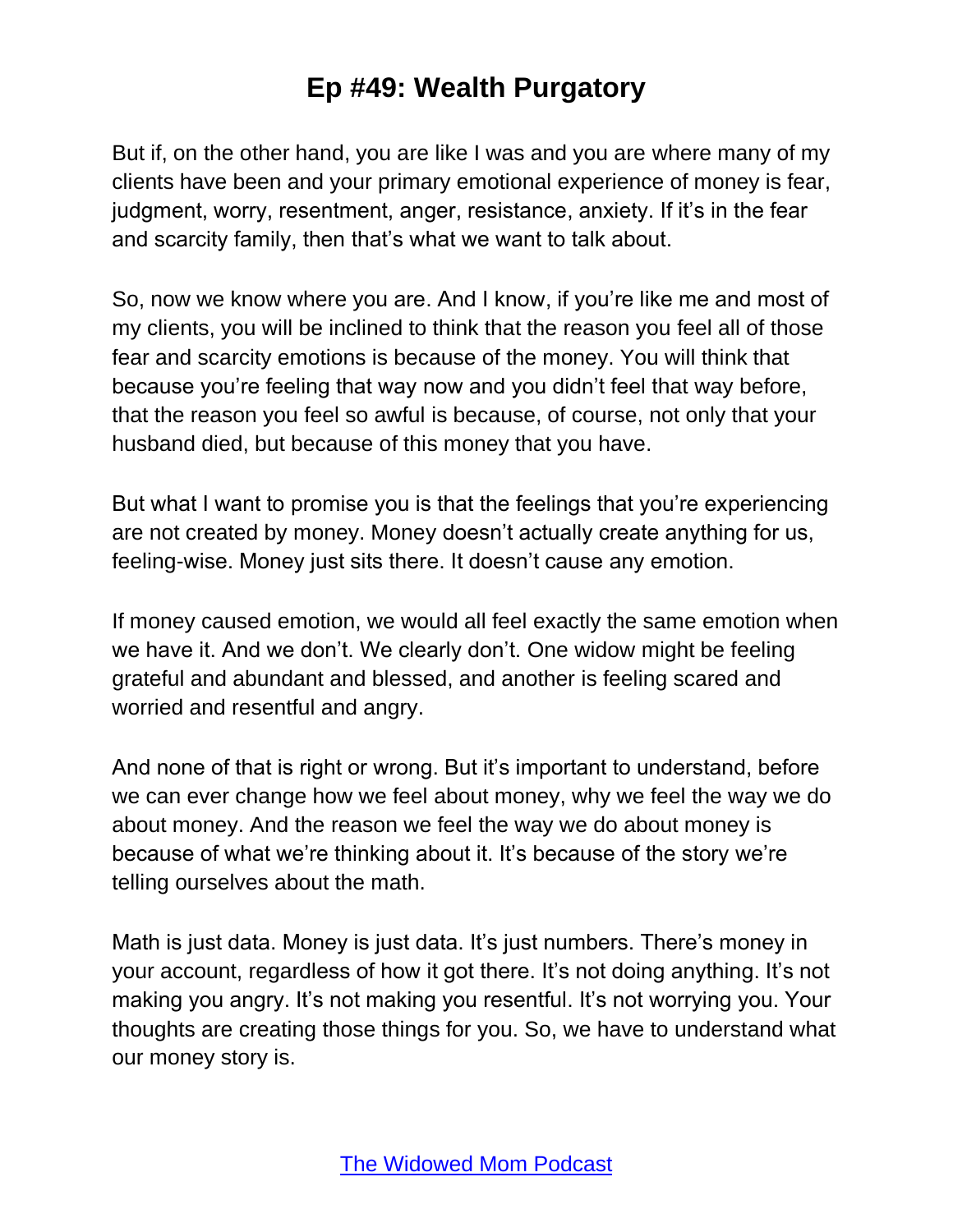A lot of our money story was already there before our husband died. We just probably didn't notice it as much. And now that he's gone, all the money thoughts bubble up to the surface and smack us right in the face. But they were probably there, a lot of them, beforehand.

So, here's some of the thoughts, some of the stories that you might be telling yourselves about money. See if any of these sound familiar to you, "I'm going to lose it. I'm going to waste it. it's not going to last. I don't know how to manage it. I'm not good with money. I don't know anything about investments. That was my husband's thing. I've never had this much money. I can't trust someone to help me with it. I don't deserve this money. Other people think I don't deserve this money. Other people don't want me to have this money. Having this money is selfish. I don't want the money; I want him. If I let myself enjoy the money, it's like saying I wanted him to die. It's blood money. I can't enjoy the money. It's wrong for me to have this money. I have to keep it to myself. People will judge me. They'll treat me differently. They'll want me to give them money. They might stop supporting me. I don't know how to earn my own money. If this money runs out, it's a problem."

Do you recognize any of these thoughts? Is your brain offering you thoughts like this? And this is always the interesting part, when we're in our own story, so, so difficult to tell that it's an optional story because it just feels real. It just feels like we're making observations about the way things are. But if any of those thoughts are running through your mind, I promise you, they are just thoughts and they are the reason you feel the emotions you have.

I remember seeing, when I was in high school, my grandmother died. And one of my aunts was very passionate about the flowers that were sent to my grandma's funeral. She didn't want any of them. She called them death flowers, death plants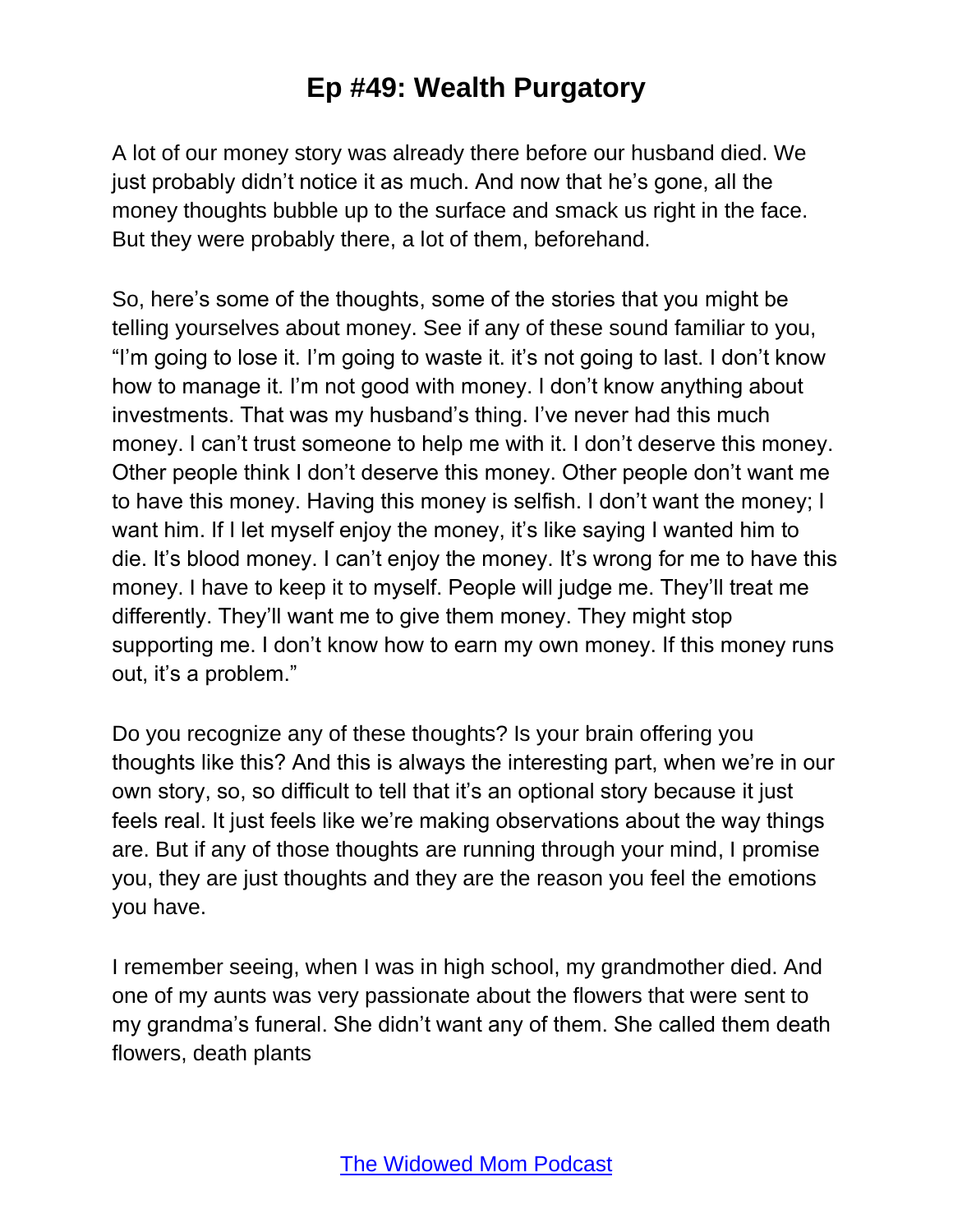And I remember thinking, wow that's so interesting because, in my mind, the flowers are so beautiful. And to have a plant around the house that I could look at and think about my grandma would make me happy. But yet, those plants were making my aunt so upset and angry and she didn't want anything to do with them.

And what I realize now is that it's just like money. The flowers weren't causing my aunt's feelings. If the flowers were causing people's feelings then everyone would feel the same when they looked at those flowers. But clearly, they didn't because I looked at the flowers and I thought they were gorgeous and a wonderful way to remember my grandma. And my aunt thought they were horrible and she didn't want anything to do with them.

It's just like this with money. If money caused our feelings, we'd all be feeling the same way. But it doesn't. it's our thoughts about money that determines our emotional experience of it. And that's really important to know because our emotional state is what drives our behaviors.

So, if we don't get our emotional state in check, not only are we going to be miserable in the having of this money, but we're not going to like how we behave around the money. We're actually going to repel that money. We're going to spend that money. We're going to give it away, not going to be able to invest it wisely. We're not going to be able to feel confident about it. We're not going to be able to experience any of the benefit that that money has to offer us if we can't get our mind right.

So, here's what I want you to know. As I said before, money doesn't cause our feelings. Our thoughts about money do. So, we have to understand what we think about money. We have to look at all of those money beliefs and we have to challenge them. We have to examine them. We have to put them under a microscope.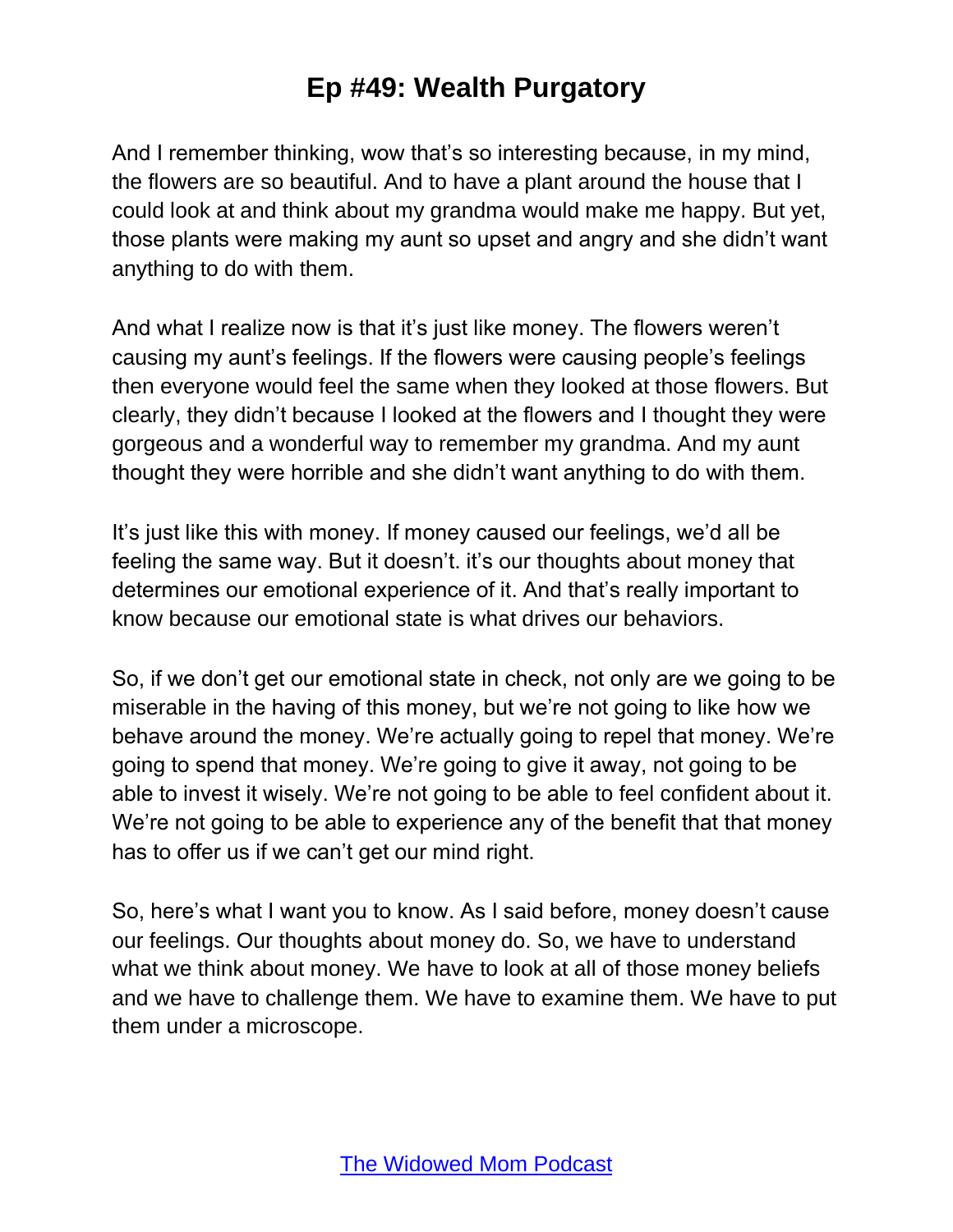This is what I do with my clients, and we use a tool called the self-coaching model or the thought model. We put those thoughts in that model and we see, "Do I like what this thought about money creates in my life? Is it going to help me take my life in the direction I want to take it? Or is it going to hold me back?"

And this can be hard to do by yourself because you will think that your money thoughts are true. All of our thoughts feel true. That doesn't make them useful. And many of our money beliefs have been there for years. Who knows where we picked them up?

But we've been carrying around all of these money beliefs, many of them not serving us, "I'm not good with money. Money is evil. Money doesn't grow on trees. You have to work hard for money. There's never enough money." Those thoughts have been there probably most of your life. And now, here they are bubbling up to the surface.

So, we've got to look at them. We've got to see which thoughts are there that serve us, and then we have to remove the ones that don't' and replace them with ones that do. And I have a very specific process for this. I promise you, it's possible.

You also need to know that your sadness and your love for your husband has zero to do with any money that you may now have as a result of his death. They are not related. You can be sad and you can love him and you can still believe it was the most amazing relationship. And you can still find peace around money, happiness around money, joy around money, sufficiency around money, abundance around money, no matter how it came to you.

You don't have to not be sad to experience the positive emotions. They can all peacefully coexist. Multiple emotions can exist at one time. It's not all or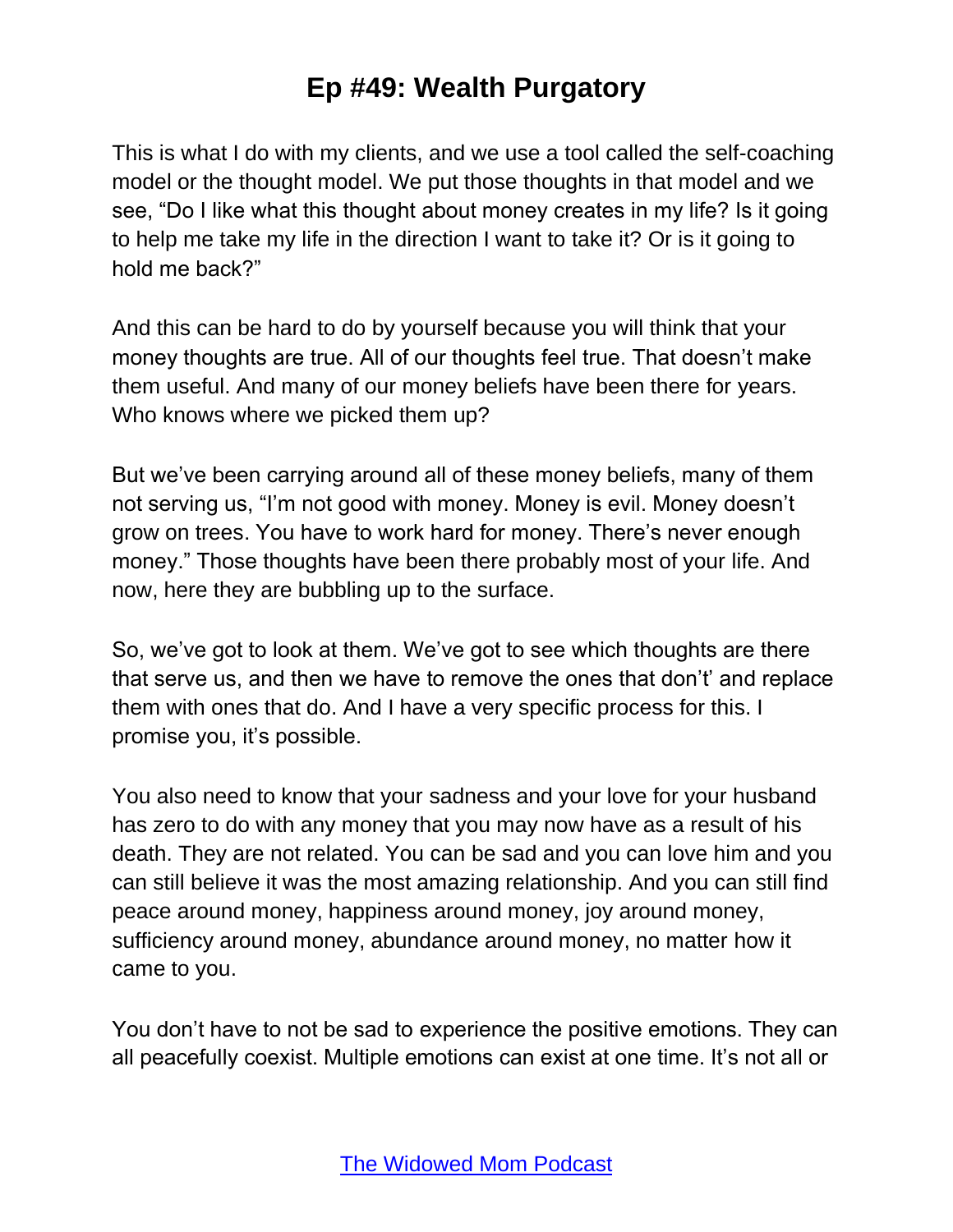nothing. You can feel sad and loving and angry and relieved and happy and you can make space for all of those feelings to coexist.

Sometimes we get stuck because we think it's all or nothing. It's never the case. But you might have to learn that skill. You might not know it yet. You might not have had anyone teach it to you and you might not have had the ability to practice it.

So, if you recognize any of these patterns, if you recognize yourself in any of this, first know that it's common and that you haven't done anything wrong and you're not alone, there's nothing wrong with you. But whether it's with me or it's with someone else, I really encourage you to deal with your thoughts about money.

If we don't look at those thoughts and those belief patterns, then the patterns get worse and they influence our behavior in ways that we don't want. When our thoughts about money don't serve us, we live in a state of fear and lack and limitation and we end up more likely to spend the money or give it away out of guilt.

We repel it and we don't learn to feel confident about having it. We don't learn to feel confident about investing it. We don't make good decisions around money. We live in fear of losing it and we don't find peace. We don't develop a capacity to have the money that's in our account. We never really believe it's ours or that it should be ours. And we never really enjoy what it could be doing for us.

And sometimes, we stay in that's pace of worrying about what others will think of us if they know about the money that we have. Or we play small and we hide. And our thoughts about money hold us captive. If we don't change them, we stay in wealth purgatory.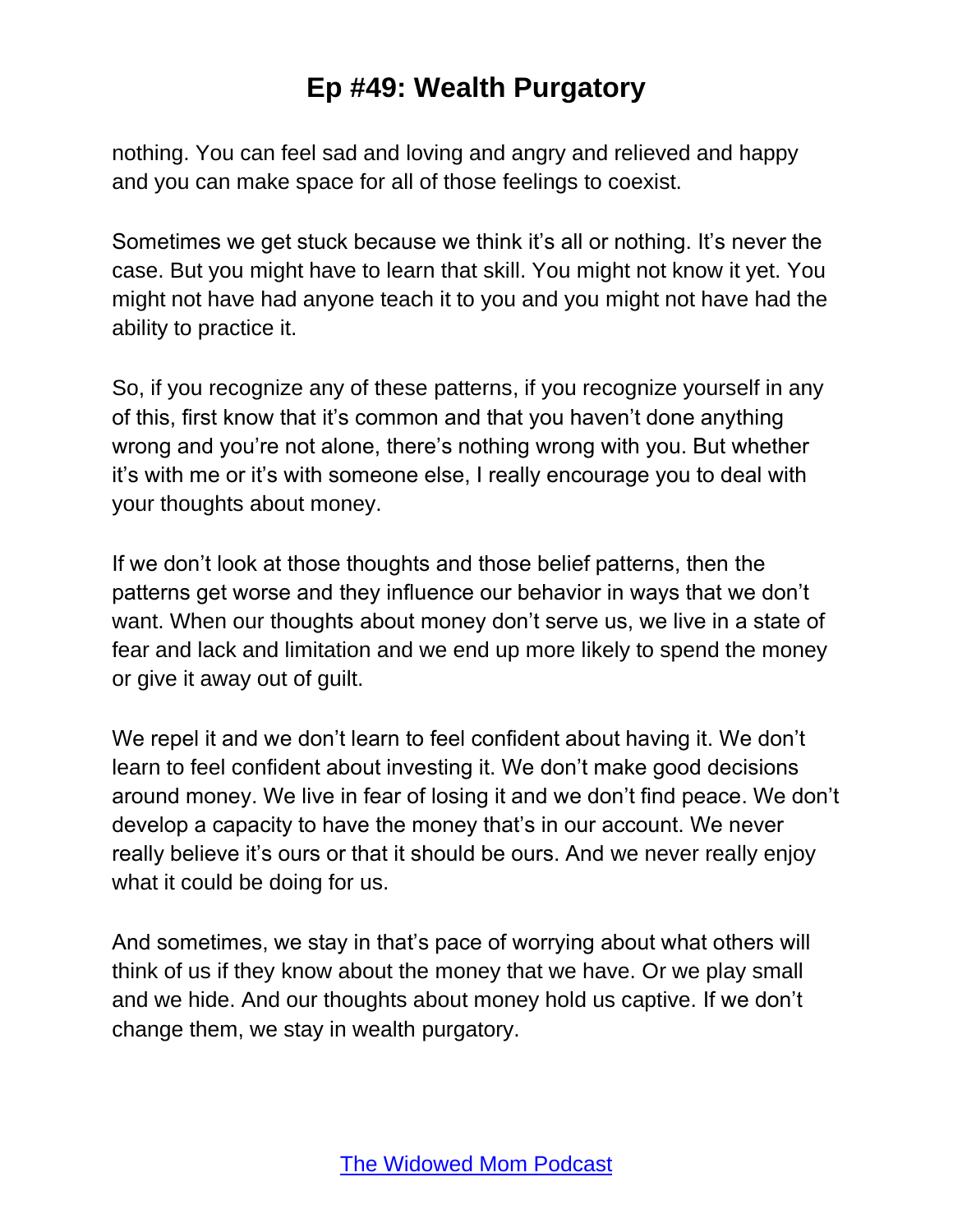But the good news is that wealth purgatory is self-created. Wealth purgatory is optional. So, if you're in it, let's get you out of it. It's possible for everyone, I promise you that.

Alright, I hope this helps give you some insight into what causes this state of misery, this wealth purgatory. And if you want help getting out of it, I want to encourage you to come apply for Mom Goes On. You have nothing to lose.

It's an investment in yourself, but I promise you, it's one that will pay dividends that you can't even yet imagine. If all nine of the women who started in that program ant to keep going, that has to tell you something. It has to.

So, go to coachingwithkrista.com, click on request a consultation. That will take you to the application for Mom Goes On. Fill that out. If it seems like a good fit, let's talk. You and I will talk on the phone. We'll talk about the specifics of what's happening in your life and where you want to go, especially if there's money drama, thoughts that are keeping you in wealth purgatory. We'll talk about that too.

Alright, I love you. You've got this. And I'll see you next week. Take care.

Ready to start building a future you can actually look forward to? Get a free copy of Krista's Love Your Life Again Game Plan, and learn her three-step process so you can stop feeling stuck and start creating your next great chapter. No matter what you've been through, your past does not have to define what's possible in your future.

Text the word PLAN to 1-858-widows-1, or visit [coachingwithkrista.com/plan](http://www.coachingwithkrista.com/plan) and get Krista's Love Your Life Again Game Plan delivered straight to your inbox. A future you love is still possible and